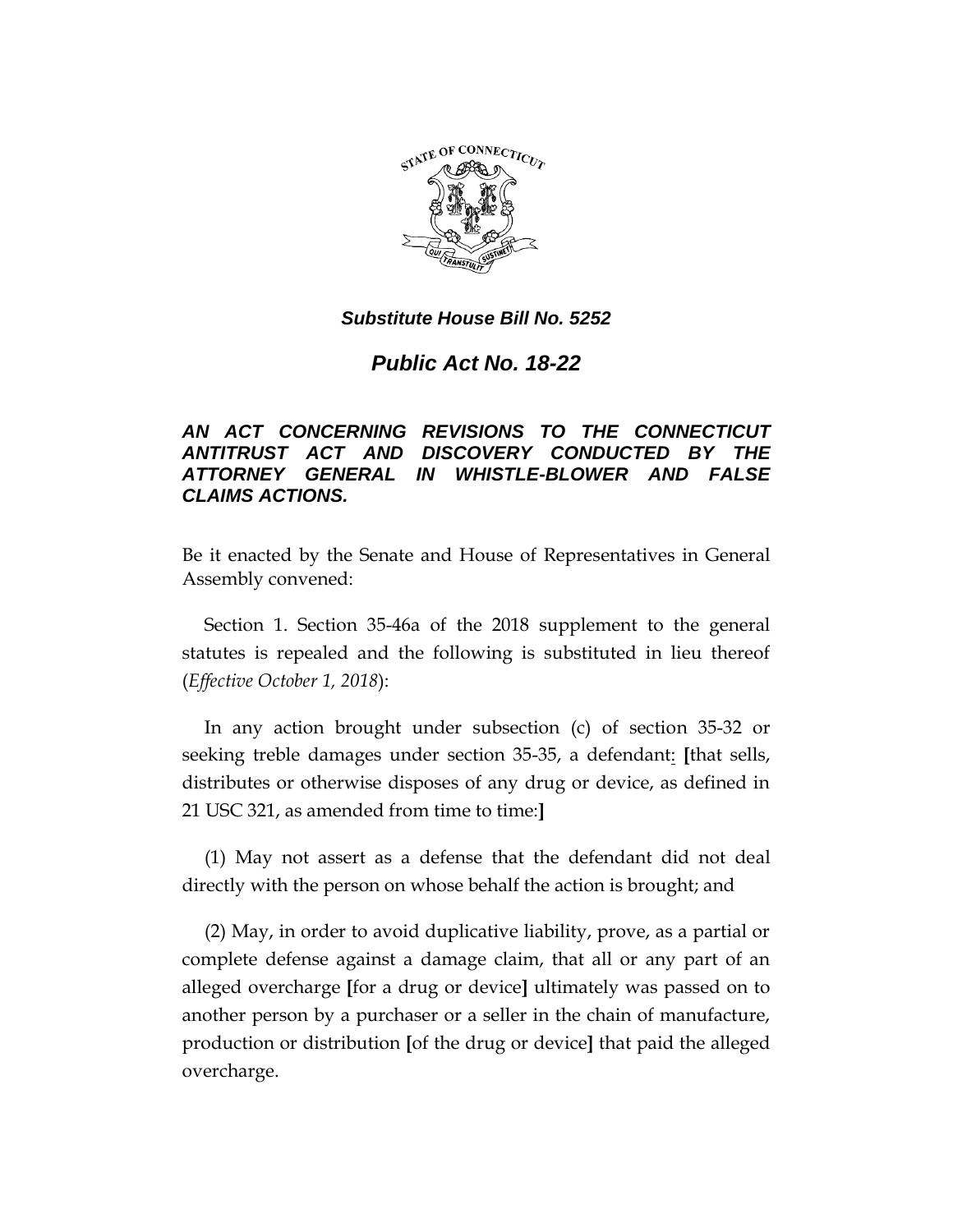#### *Substitute House Bill No. 5252*

Sec. 2. Subsection (d) of section 4-61dd of the 2018 supplement to the general statutes is repealed and the following is substituted in lieu thereof (*Effective October 1, 2018*):

(d) The Attorney General may summon witnesses, require the production of any necessary books, papers or other documents and administer oaths to witnesses, where necessary, for the purpose of an investigation pursuant to this section or for the purpose of investigating a suspected violation of subsection (a) of section 4-275 until such time as the Attorney General files a civil action pursuant to section 4-276. Service of a subpoena ad testificandum, subpoena duces tecum and a notice of deposition, may be made by: (1) Personal service or service at the usual place of abode; or (2) registered or certified mail, return receipt requested, a duly executed copy thereof addressed to the person to be served at such person's principal place of business in this state, or, if such person has no principal place of business in this state, at such person's principal office or such person's residence. Upon the conclusion of the investigation, the Attorney General shall where necessary, report any findings to the Governor, or in matters involving criminal activity, to the Chief State's Attorney. In addition to the exempt records provision of section 1-210, the Auditors of Public Accounts and the Attorney General shall not, after receipt of any information from a person under the provisions of this section or sections 4-276 to 4-280, inclusive, disclose the identity of such person without such person's consent unless the Auditors of Public Accounts or the Attorney General determines that such disclosure is unavoidable, and may withhold records of such investigation, during the pendency of the investigation. All documentary material or other information furnished to the Attorney General, his or her deputy or any assistant attorney general designated by the Attorney General, pursuant to a demand issued under this subsection for the purpose of investigating a suspected violation of subsection (a) of section 4-275, shall be returned to the person furnishing such documentary material

*Public Act No. 18-22 2 of 3*